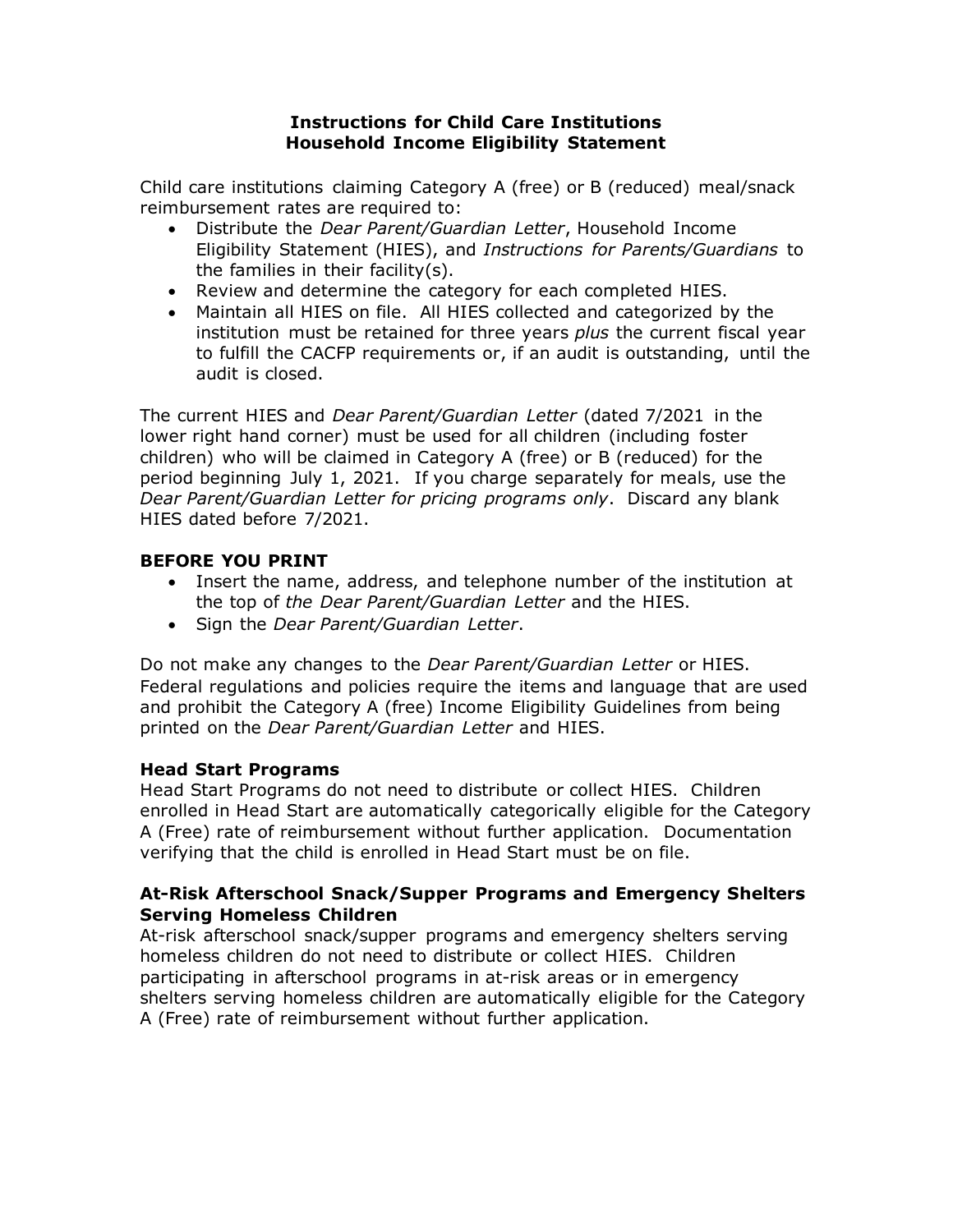## **How to Determine Eligibility for a Foster Child(ren)**

A foster child is automatically categorically eligible for Category A (Free). A foster child can be added to the foster parent's Total Household Members size and Total Income in determining eligibility for Category A (Free) or Category B (Reduced) rate of reimbursement (see *How to Determine Eligibility for Non-FAP, Non-FIP, or Non-FDPIR Households with or without Foster Children* below).

If a household is **only** applying for benefits for a **foster child(ren)**:

- Review the HIES for completeness. If a HIES is not complete, return it to the foster family to complete. Otherwise, you cannot determine eligibility and the child must be classified as Category C (paid). A complete form for this household must include:
	- Part 1 Not applicable for foster child(ren).
	- Part 2 Enter the foster child's full name, age, and birth date. Enter a (X) under the enrolled in child care and foster child category boxes. *Income information is not required*.
	- Part 3 The signature of the adult household member. The last four digits of a Social Security Number *are not* required.
- "For Institution Use Only" section: The person determining the eligibility of the completed HIES must sign, date, and circle "Foster" on the Categorical Eligibility (A/Free) line. The form must be signed and dated to be valid.

### **How to Determine Eligibility for FAP, FIP, or FDPIR Households**

A child who is a member of a household receiving Food Assistance Program (FAP), Family Independence Program (FIP), or Food Distribution Program on Indian Reservations (FDPIR) benefits is automatically eligible for Category A (free) meals.

- Review the HIES for completeness. If a HIES is not complete, return it to the family to complete. Otherwise, you cannot determine eligibility and the child must be classified as Category C (paid). A complete form from these households must include:
	- Part 1 The name and case number for any household member (including adults) receiving FAP, FIP, or FDPIR. Only one case number per household is required. The case number configuration is nine (9) numbers that begin with a one (1) followed by eight numerals. Example: 101234567. The number on a household's Electronic Benefit Transfer (EBT) or Bridge Card for FAP *cannot be accepted* as a FAP case number. FDPIR numbers may vary according to each tribal organization.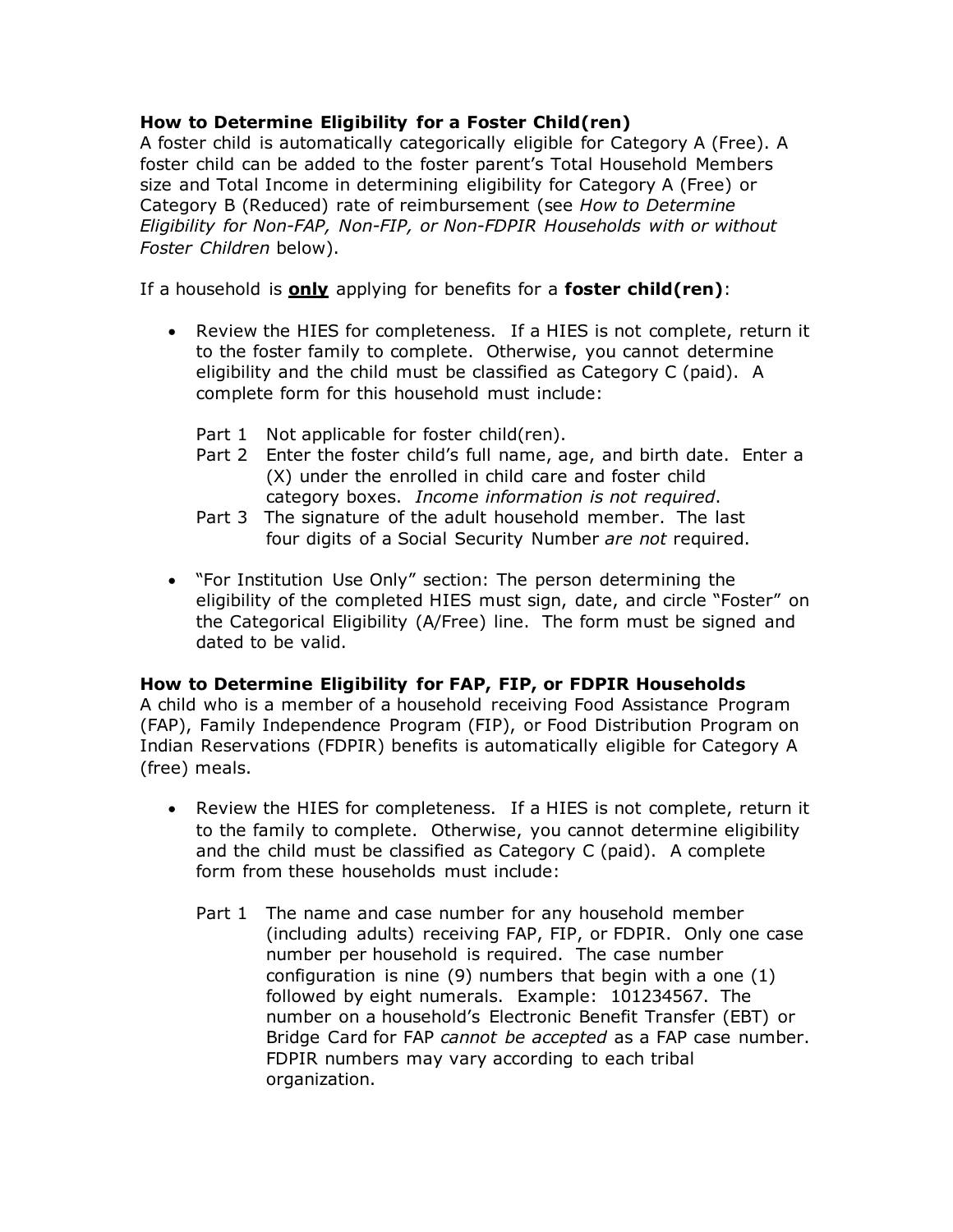- Part 2 The name, age, and birth date for all children enrolled in day care, including foster children. *Household income information is not required.*
- Part 3 The signature of the adult household member is required. The last four digits of a Social Security Number *are not* required.
- "For Institution Use Only" section: The person determining the eligibility of the completed HIES must sign, date, and circle "FIP", "FAP" or "FDPIR" on the Categorical Eligibility (A/Free) line. Note: The form must be signed and dated to be valid.

**How to Determine Eligibility for Non-FAP, Non-FIP, or Non-FDPIR Households with or without Foster Children (Income Eligibility)** A household *not* receiving Food Assistance Program (FAP), Family Independence Program (FIP), or Food Distribution Program on Indian Reservations (FDPIR) benefits must report the income (gross) received by *each* household member, identified by source and frequency income is received, such as earnings, wages, welfare, pensions, support payments, unemployment compensation, social security, retirement, and other case income received or withdrawn from any other source, including savings, investments, trust accounts, and other resources. Financial aid for postsecondary education is not considered to be income.

A foster child can be included in Part 2 to make an eligibility determination for the remainder of the household children based on the household's income (including personal income earned by the foster child). Funds provided by the welfare agency that are specifically identified by category for personal use of the foster child for items such as clothing, school fees, and allowances are counted as income. Funds identified for shelter and care, and medical and therapeutic needs *are not* considered as income for the foster child. Where welfare funds cannot be identified by category, no portions of the provided funds are considered as income for the foster child. Funds personally received by the child such as funds received from trust accounts, monies provided by the foster child's family for personal use, and earnings from full-time and regular part-time employment are to be considered as income for the child. Occasional earnings by the child should not be considered as income. *The presence of a foster child in a family does not make all children in the household eligible for Category A (free) meals*.

- Review the HIES for completeness. If a HIES is not complete, return it to the family to complete. Otherwise, you cannot determine eligibility and the child(ren) must be classified as Category C (paid). A complete form from these households must include:
	- Part 1 Not applicable if no member of the family is receiving benefits.
	- Part 2 The full names of all household members, ages, and dates of birth. A (X) is marked under those children who are enrolled in child care and/or are foster children. The income received